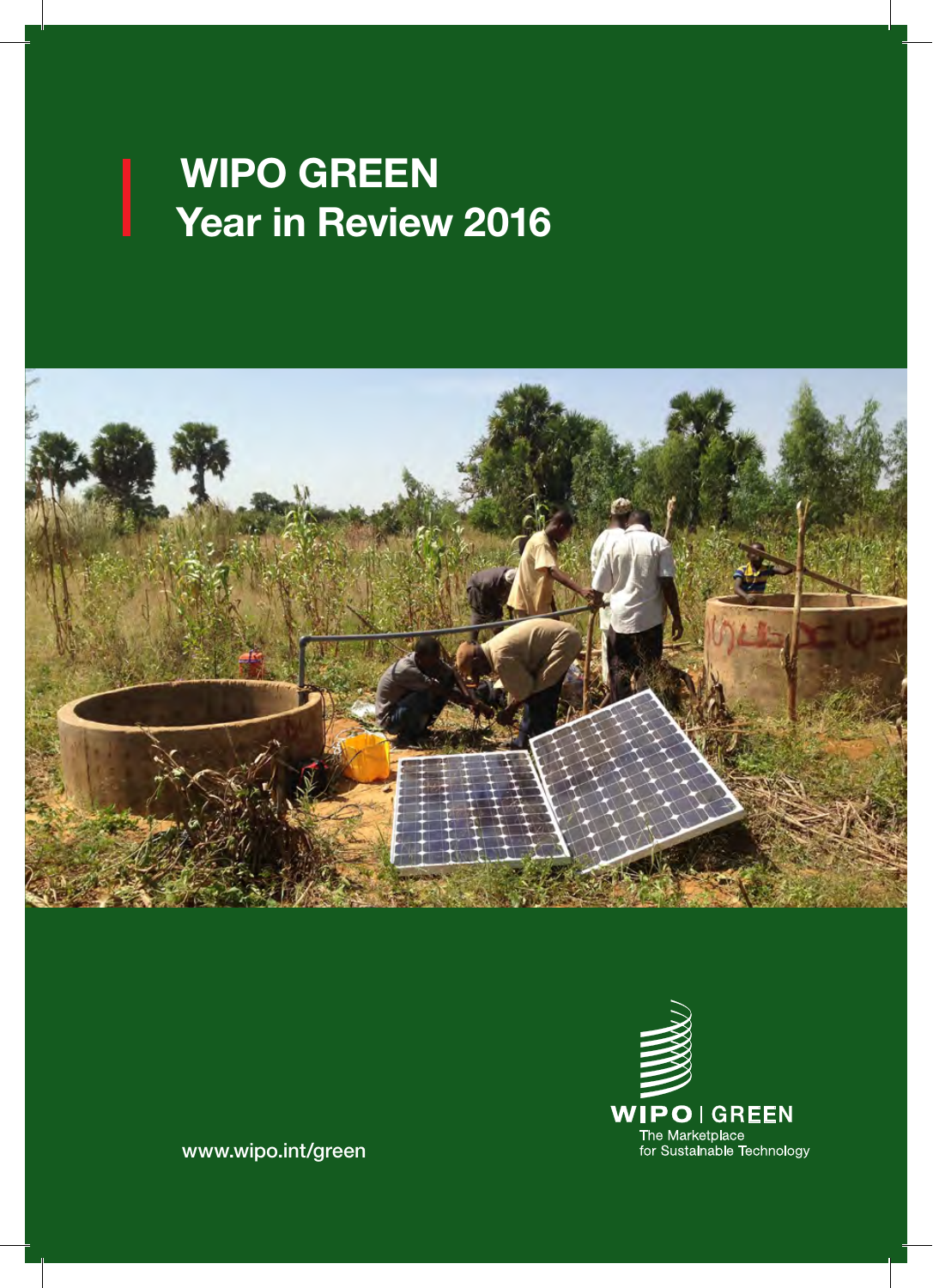### Letter from the Director General

"A Year of Solid Growth"

2016 has been a landmark year for global action on climate change, not least with the ratification and entry into force of the Paris Agreement in November 2016. WIPO GREEN is an important initiative in the context of supporting innovation, technology development and transfer through collaborative approaches, as highlighted by the Paris Agreement. 2016 has also been a year of solid growth for WIPO GREEN as it pushes forward in its quest to become the go-to platform for green technologies.

In 2016, the number of WIPO GREEN users increased by close to 200%, bringing us to more than 5000 Network members (Partners, Users, Experts, and subscribers) in more than 50 countries – making this one of the largest climate change networks currently in existence. The platform has also facilitated more than 120 connections, putting those in need of resources, information, training, expertise, and green tech solutions in touch with those who can provide answers.

Drawing on the lessons learned from organizing matchmaking projects and technology exhibits, administering the database of technologies and needs, and engaging in global policy dialogues, in 2017 WIPO GREEN will focus on making these processes more efficient, maximizing their impact, and increasing our efforts to partner with other organizations in the collaborative fight against climate change.

A warm thank you must go to the many Partners, Network members, and colleagues who have contributed to strengthening WIPO GREEN in the last year.

**Francis Gurry** Director General World Intellectual Property Organization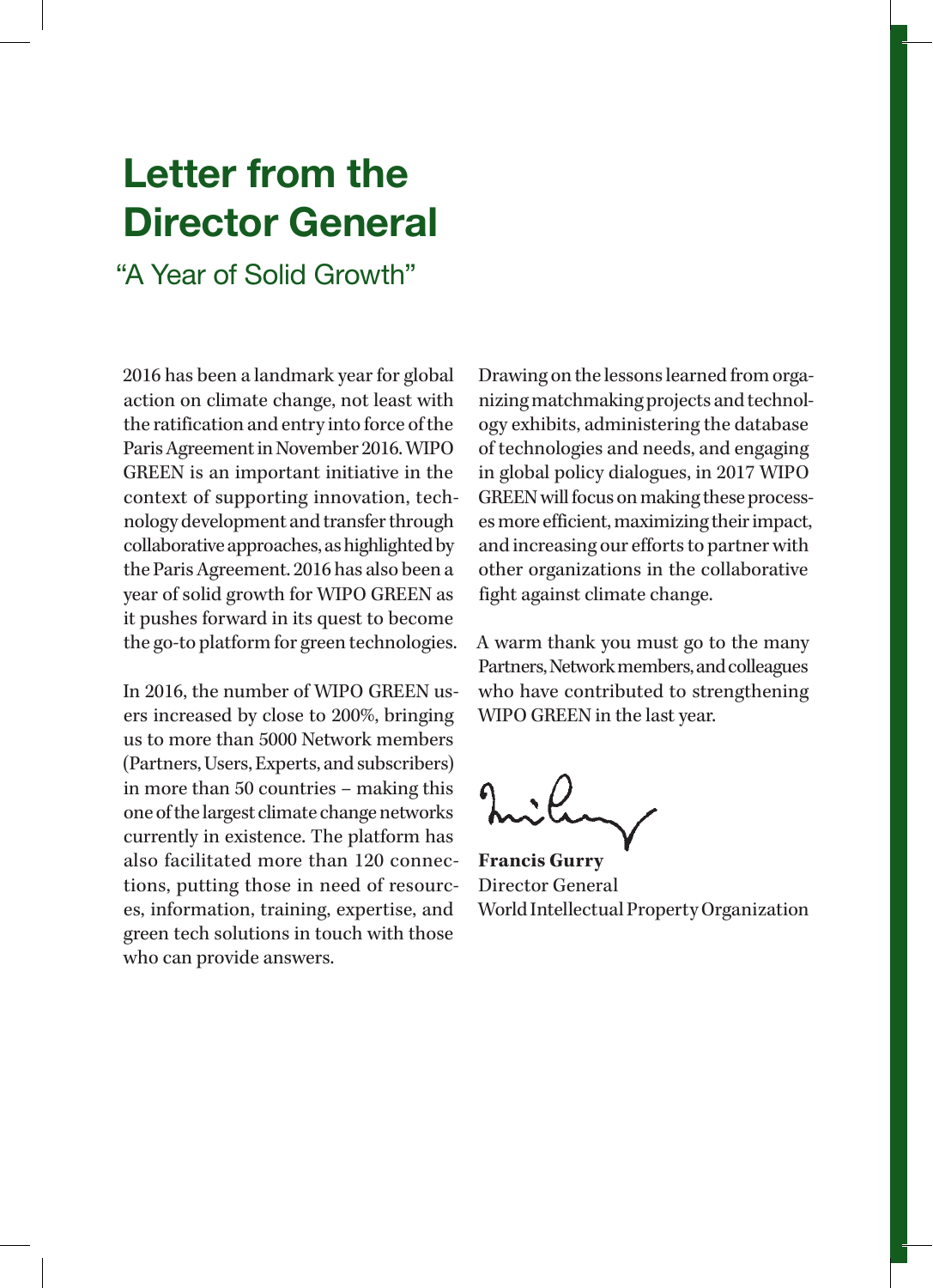# Overview by Numbers

(as of December 2016)

100000+ 2016 page views

5000+ Network members

and subscribers

2400+ Listed technologies needs

100+ Connections

74 Partners

facilitated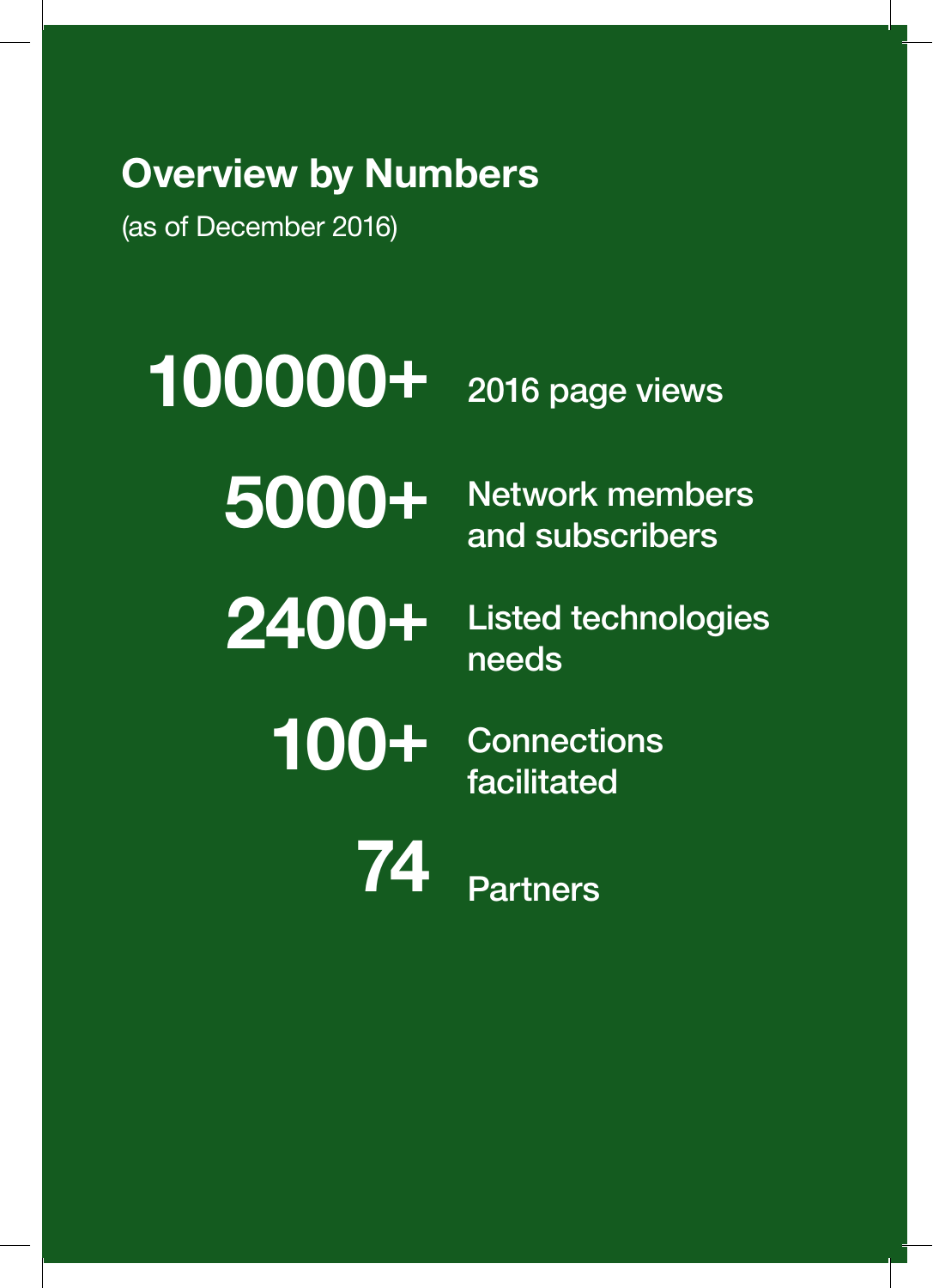## 2016 Highlights

### **Summary**

- WIPO GREEN has achieved significant improvements as a green technology transfer platform through the expansion of its network, and entries in the WIPO GREEN database.
- 2016 was an active year for the WIPO GREEN Network. Most importantly, over 100 connections between providers and seekers have been fostered through the use of the WIPO GREEN database and matchmaking events. This was achieved through use of the database contact form, 25 letters of intent and 1 MOU resulting from matchmaking projects, collaboration with Partner events, the COP22 exhibit, and manual matchmaking by the WIPO GREEN team.
- In 2016, we exceeded 70 Partners (currently 74). They increasingly reflect the full spectrum of companies, large and small, universities, banks and associations across the value chain in all major areas of "green".
- The number and type of technologies available for license, sale or collaboration in the WIPO GREEN database have expanded considerably in 2016 when measured against the performance over the two previous years. The total number exceeds 2400 and is increasing regularly. The growth rate of database registered users is more than 200% of what it was in 2015.
- The needs registered on the database now reach 150 and are largely from developing countries.
- The WIPO GREEN website has been visited well over 100000 times during the first 10 months of 2016, representing 13000 unique visitors. The WIPO GREEN newsletter has over 4000 subscribers.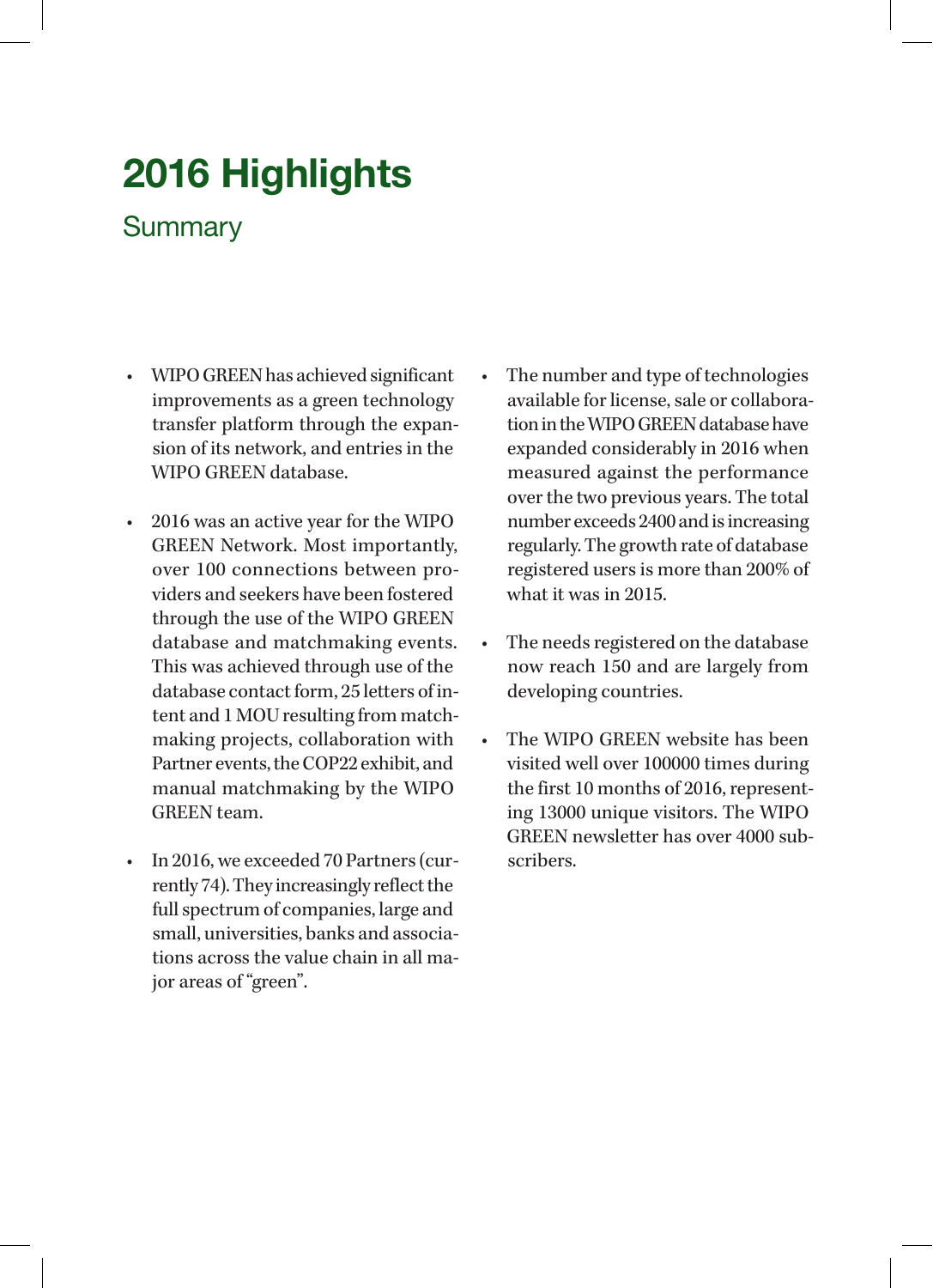### WIPO GREEN Partners: 74

(as of December 2016)

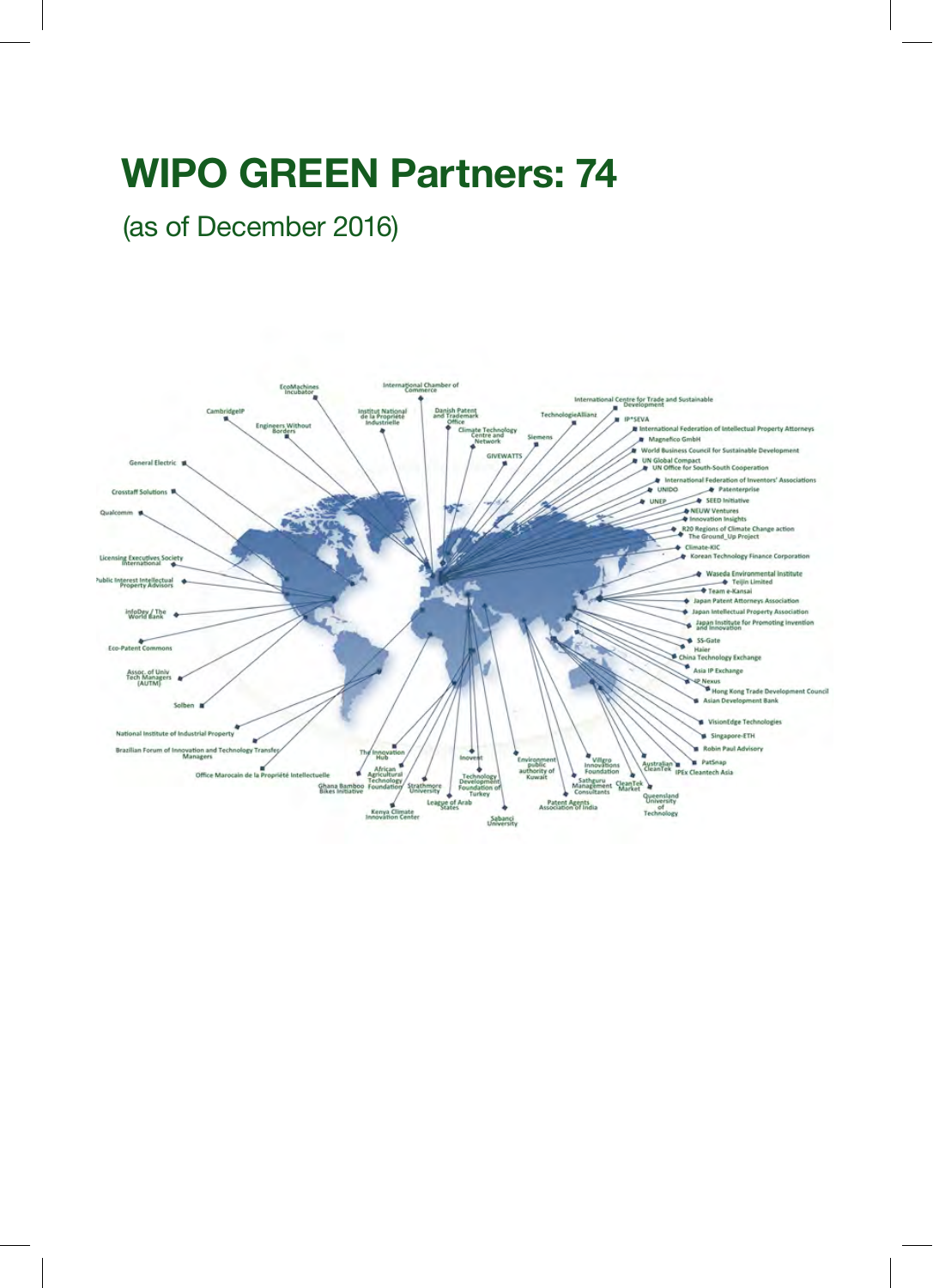### 2016: New Partners















### JPAN Japan Patent Attorneys Association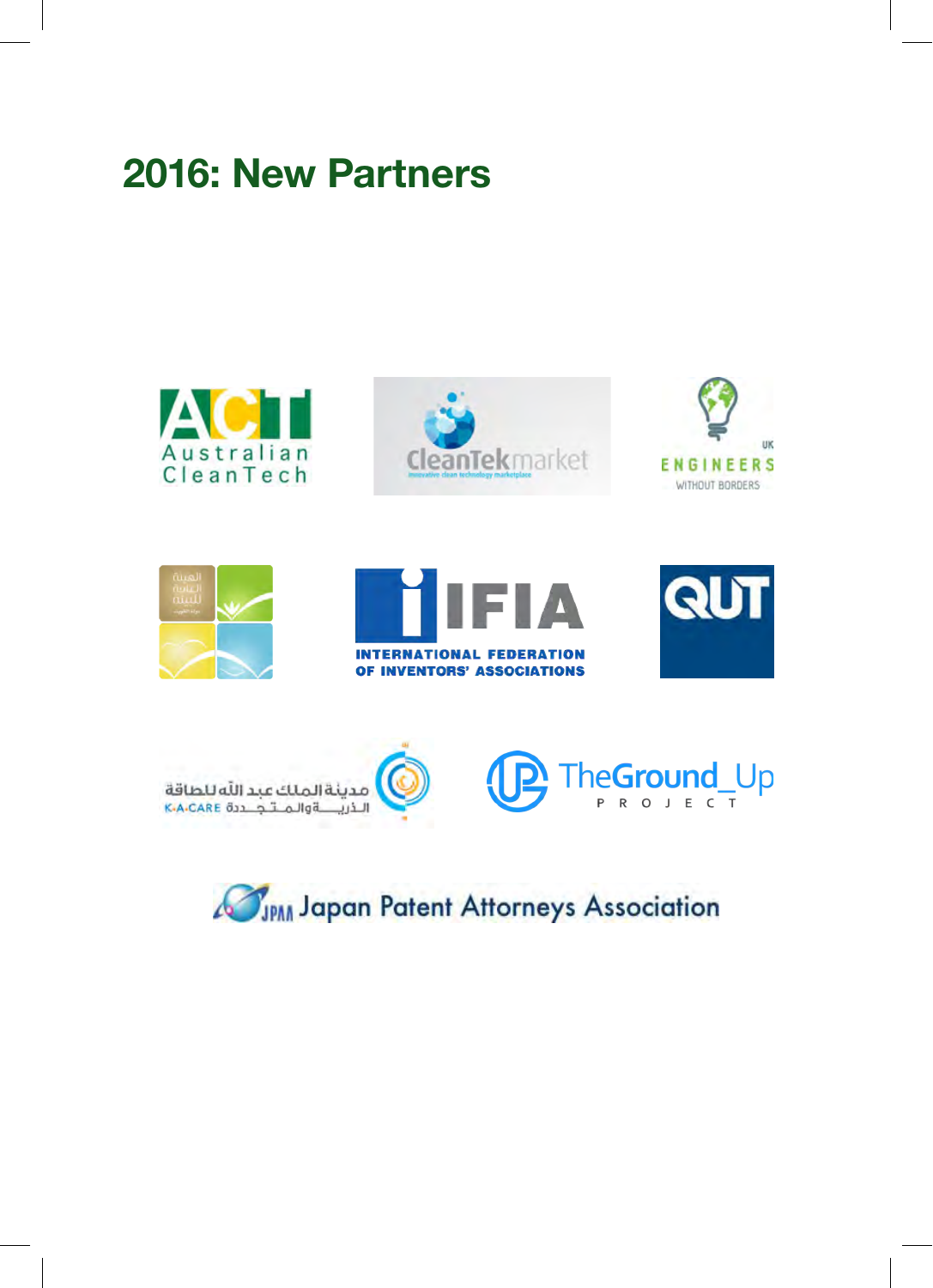### 2016 Timeline



December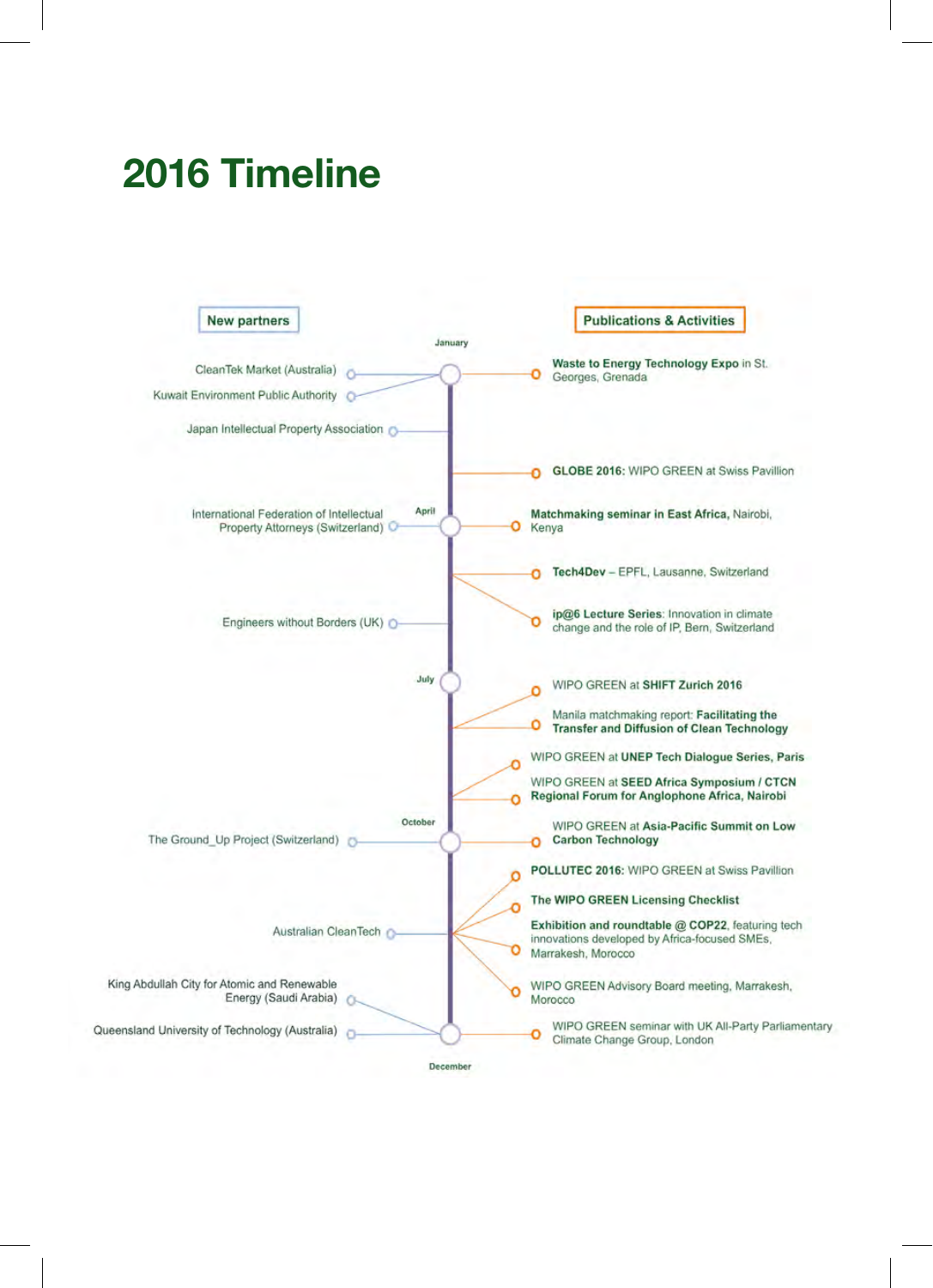### Database Highlights

- Registered Users: From 463 to 779 (+68 %); growth rate increased by over 200% as compared to 2015
- By November 2016, 2280 technologies were uploaded on the database (up from 1855 in November 2015) (+23%) and 150 needs (up from 71 needs as of November 2015) (+110%)
- Association of University Technology Managers (AUTM) technologies now represent 65% of all technologies on the database (down from 75% in 2015, and 90% in 2014).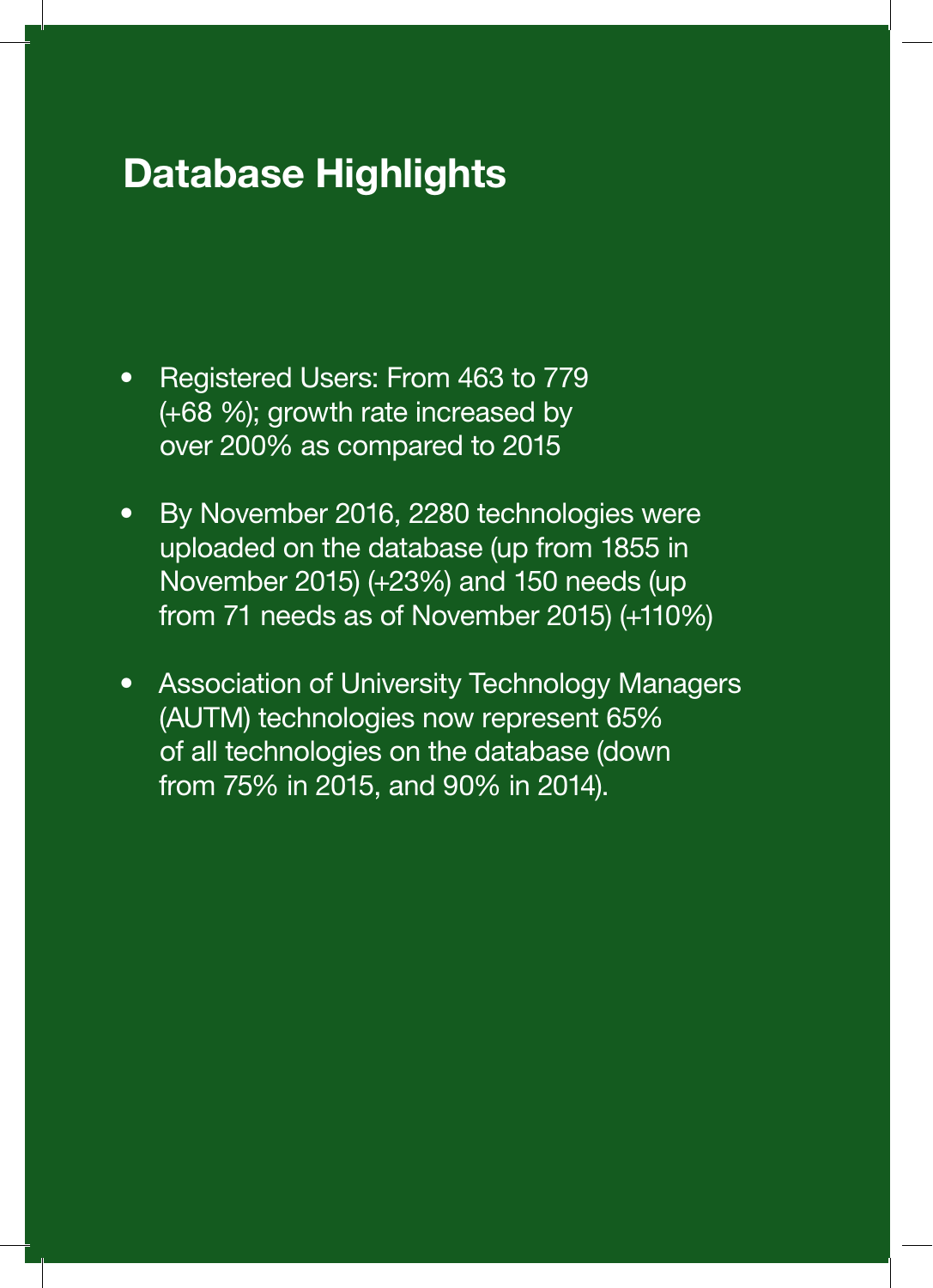## Database Highlights

Listed technologies by sector

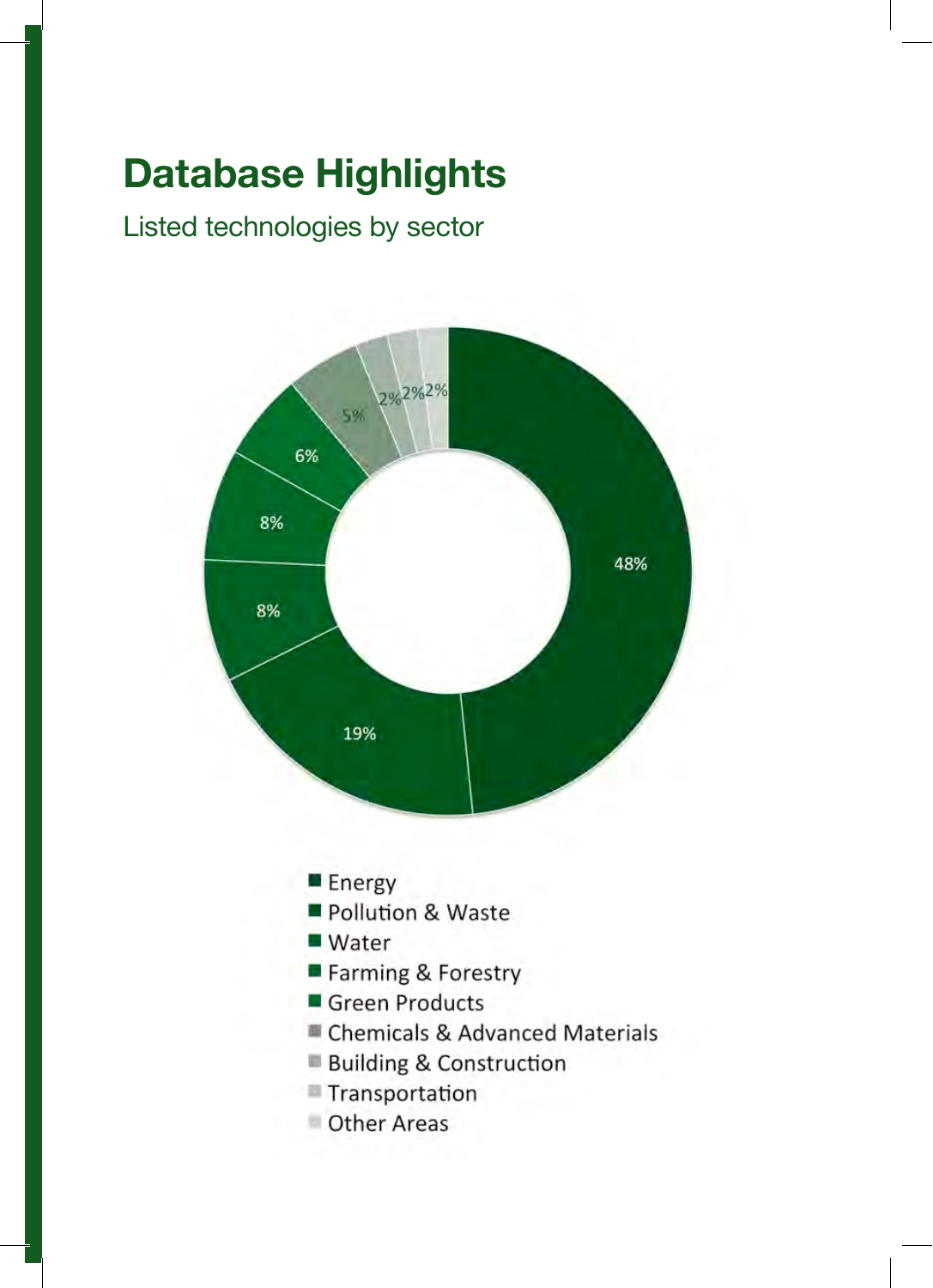## Database Highlights

Providers and seekers by country



Blue = Listed technologies / Red = Listed needs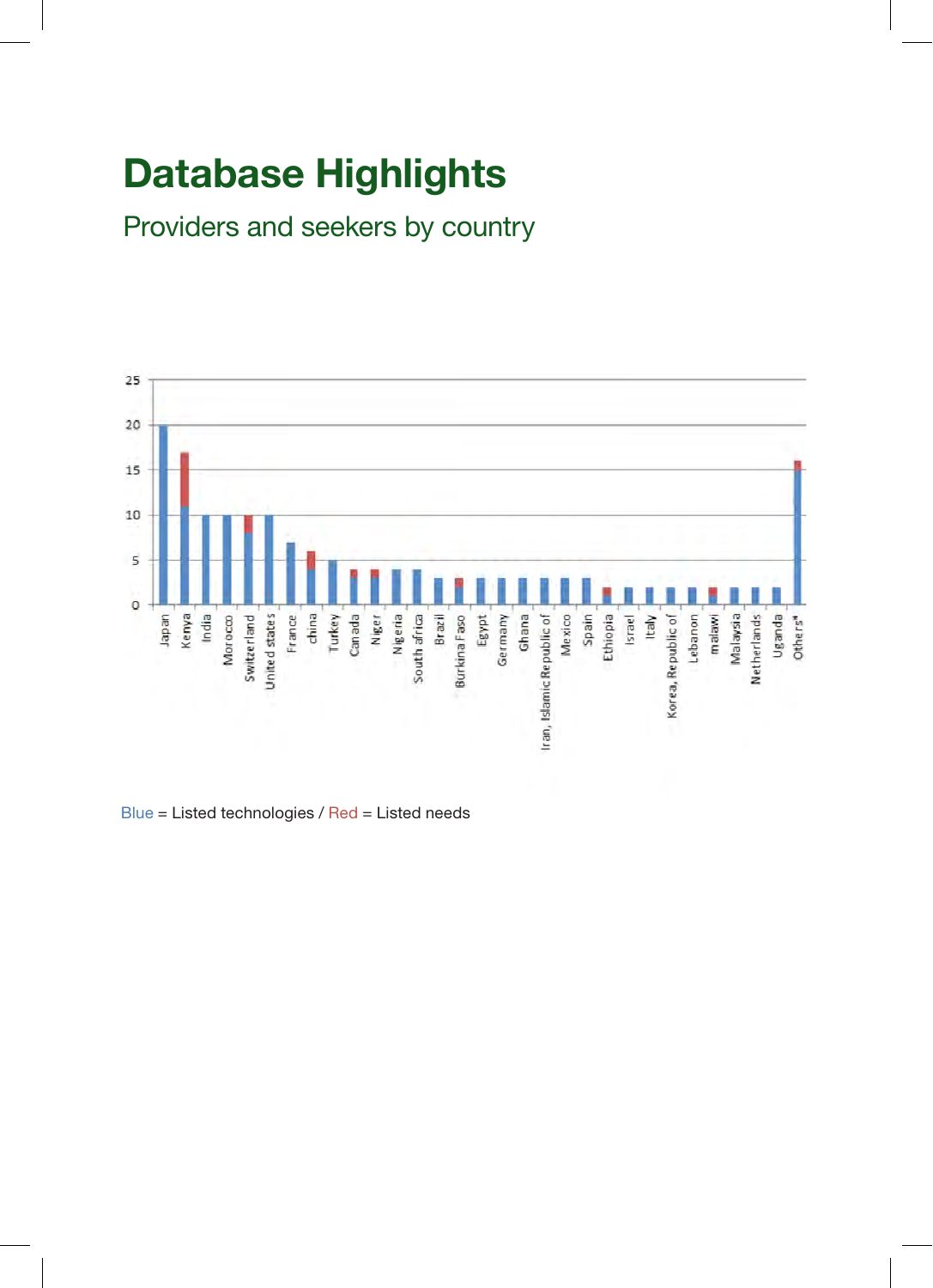2016 Matchmaking Project – Water and Agriculture in East Africa

WIPO GREEN's matchmaking project on water and agriculture in East Africa was a successful demonstration of how to facilitate green technology transfer in the developing world. The matchmaking event (organized in collaboration with CTCN, Strathmore University, Kenya CIC and AATF) also contributed to expanding needs focusing on specific regions (Kenya, Ethiopia, and Tanzania) and corresponding technology solutions in the WIPO GREEN database.

Of the 39 seekers present, nine letters of intent were signed, as well as eight additional connections made between seekers and CTI-PFAN, GIZ and AfDB.

Read the full matchmaking report from the 2015 matchmaking project on wastewater in South Asia.

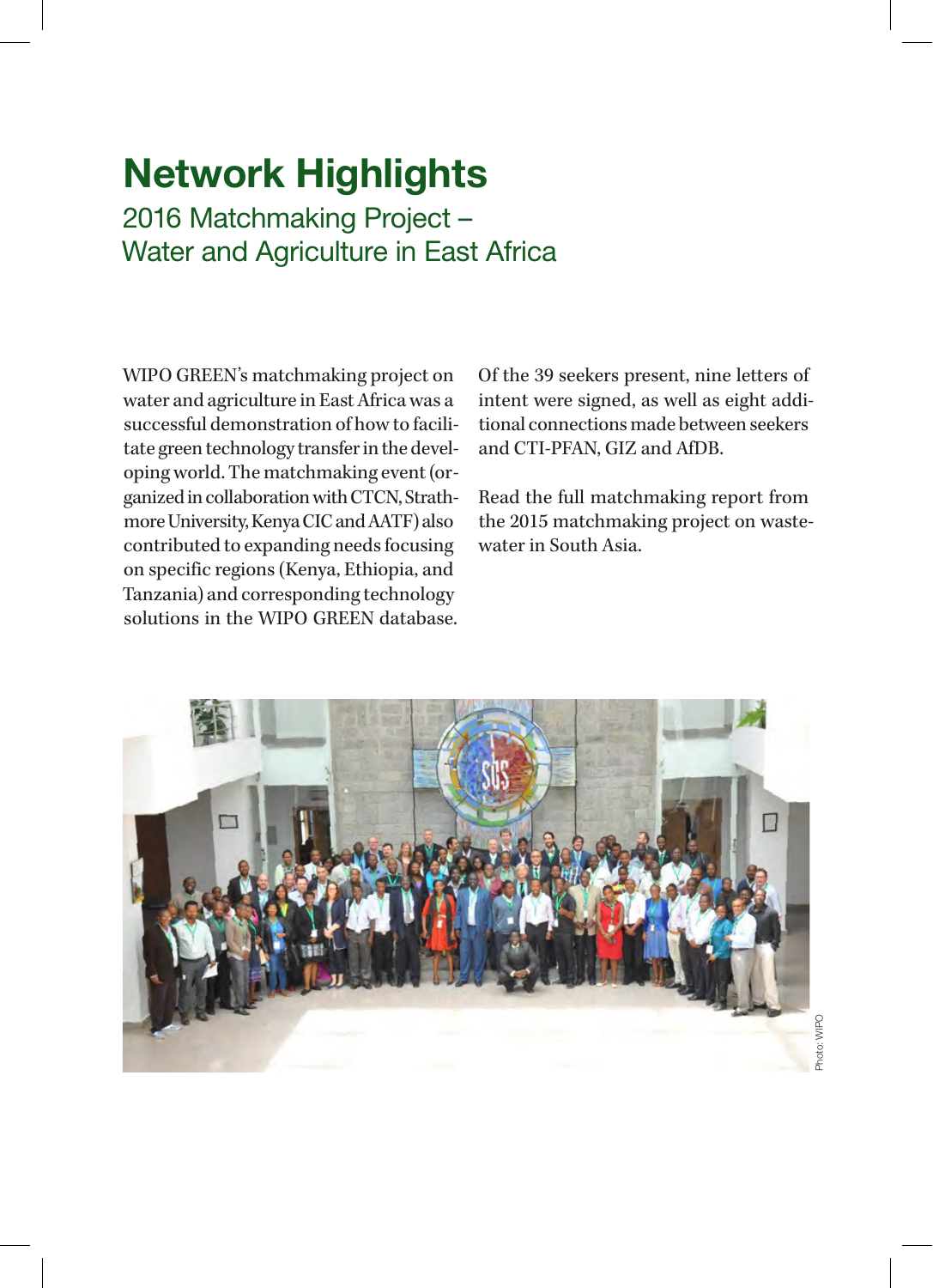### WIPO GREEN @ COP22 in Marrakesh



Photo: OMPIC Photo: OMPIC

Showcasing Innovative SME Climate Solutions for Africa: Exhibit and Roundtables

The exhibition featuring green tech innovations coming from Africa-focused SMEs during the COP 22 in Marrakesh was a fruitful collaboration with WIPO GREEN Partners OMPIC and INPI in promoting green technologies transfer and local innovators in Africa. The event was also successful in terms of increasing the number of user registrations and technologies on the database in 2016, bringing in over 100 new registrations in one month alone.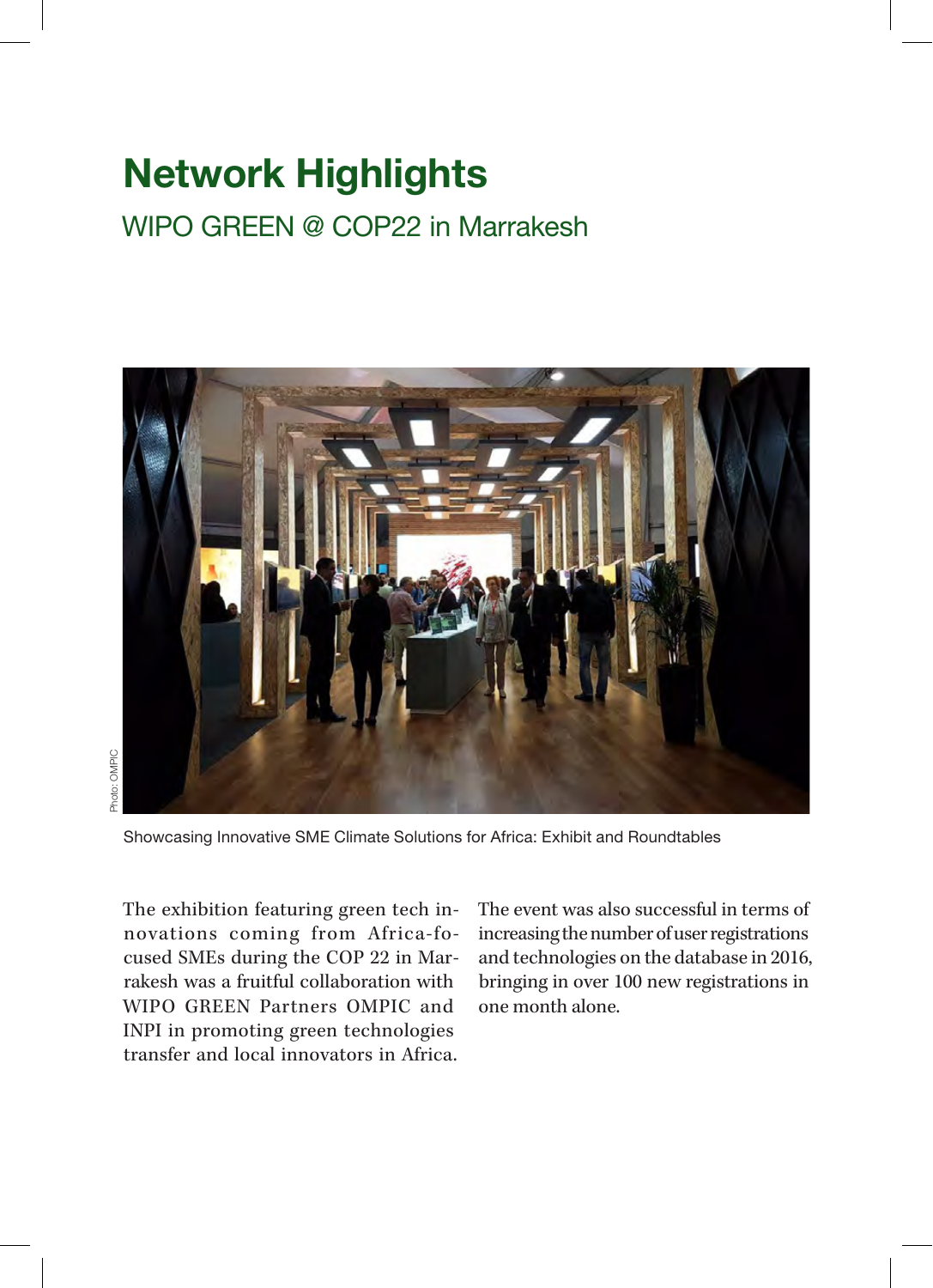### WIPO GREEN Licensing Checklist

#### Licensing checklist

The WIPO GREEN Licensing Checklist **159 000** is designed for those involved in negotiating technology transfer licensing agreements. It provides a checklist of key issues which should be considered when negotiating and concluding such contracts. The checklist is not an exhaustive resource; rather it helps provides an overview, as well as links to further information.

#### Part I

Part I addresses the most relevant items to be considered when concluding a licensing agreement:

- · Section 1 is about the kind of agreement you are negotiating.
- Section 2 is about the subject matter of the agreement, e.g. the nature of the agreement, the technology involved, which type of IP is relevant to your project.
- · Section 3 is about your rights as a licensee.
- · Section 4 is about the financial terms.
- · Section 5 is about concluding contract clauses, such as how the agreement can be terminated, how disputes will be addressed, how to interpret the agreement, etc.

#### Part II

Part II addresses issues which concern development collaborations specifically.

#### **Resources and references**

A list of resources and references presents a selection of links to further information.

Note: The WIPO GREEN Licensing Checklist is neither exhaustive, nor is it a substitute for professional legal advice. You are encouraged to adapt the checklist to you are no concrease projects. The Checklist is published

As part of our continuing efforts to provide tools that facilitate the transfer of green technologies, in 2016 we created the WIPO GREEN Licensing Checklist, designed as a basic reference for those involved in negotiating technology transfer licensing agreements. Available for free on the WIPO GREEN website, the Checklist provides a list of key issues which should be considered when negotiating and concluding licensing agreements.

Part I of the checklist covers the fundamentals of the contract, whilst Part II provides specific information on development collaborations, and the final section presents a selection of resources and references for further learning.

The checklist is not an exhaustive resource, but rather provides users with basic information and links to further resources. It is still at the consultation stage and remains a work in progress. We invite anyone who uses it to contact the WIPO GREEN team with feedback.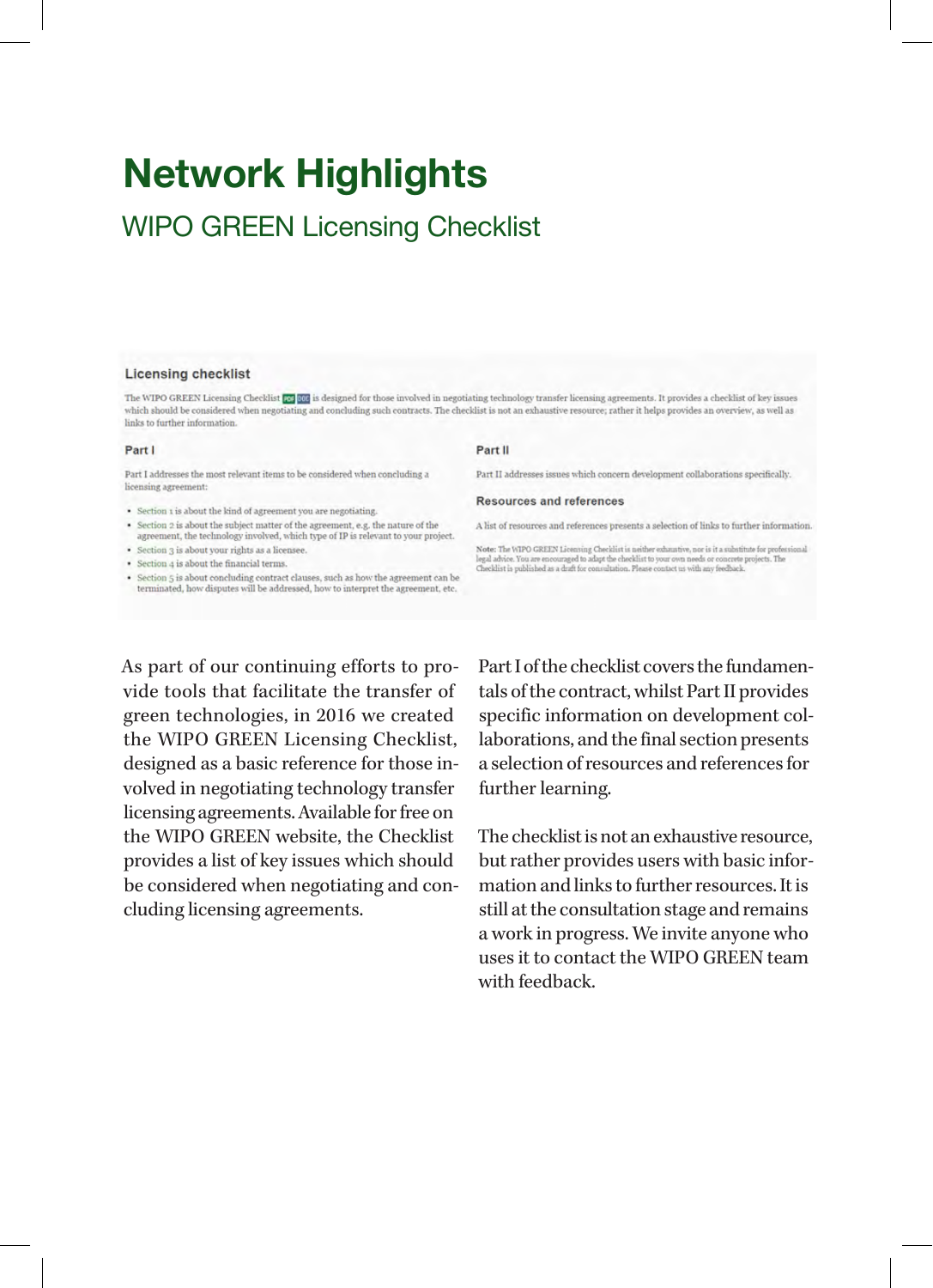### Cooperation with Partners

2016 was a year of extensive cooperation with our Partners:

- GLOBE 2016 in collaboration with Magnefico
- Asia Pacific Low Carbon Technology Summit in collaboration with Asian Development Bank
- 2016 matchmaking project in collaboration with Climate Technology Centre and Network, Kenya Climate Innovation Center, Centre for Intellectual Property and Information Technology Law, and African Agricultural Technology Foundation
- Attendance at the SEED Africa Symposium
- Attendance at various Climate Technology Centre and Network events, including the CTCN Advisory Board
- Attendance at United Nations Environment Programme Tech Dialogue Series
- Session at Tech4Dev, in collaboration with World Business Council for Sustainable Development and Patenterprise
- Lunchtime seminar with UK United Kingdom All Party Parliamentary Climate Change Group, in collaboration with EcoMachines and Engineers Without Borders UK

#### PIIPA Pro Bono Hours

We began our pilot "pro bono hours" program with 300 hours donated by WIPO GREEN Partner Public Interest Intellectual Property Advisors (PIIPA). These hours were split between two applicants – Khepri Biosciences, South Africa, dealing with animal waste, branding and IP, protection and licensing, and; Community Energy Hub, Botswana, solar PV, branding. These WIPO GREEN users received assistance with identifying the full range of IP options available, as well as alternatives where there was no IP to protect – including information on how to protect other proprietary interests through a transactional contract.

#### WIPO GREEN Advisory Board and Committees

A big thank you must go to the WIPO GREEN Advisory Board, in particular those Partner representatives who participated in the licensing, matchmaking, funding and experts database committees, offering us their valuable time and expertise on a regular basis.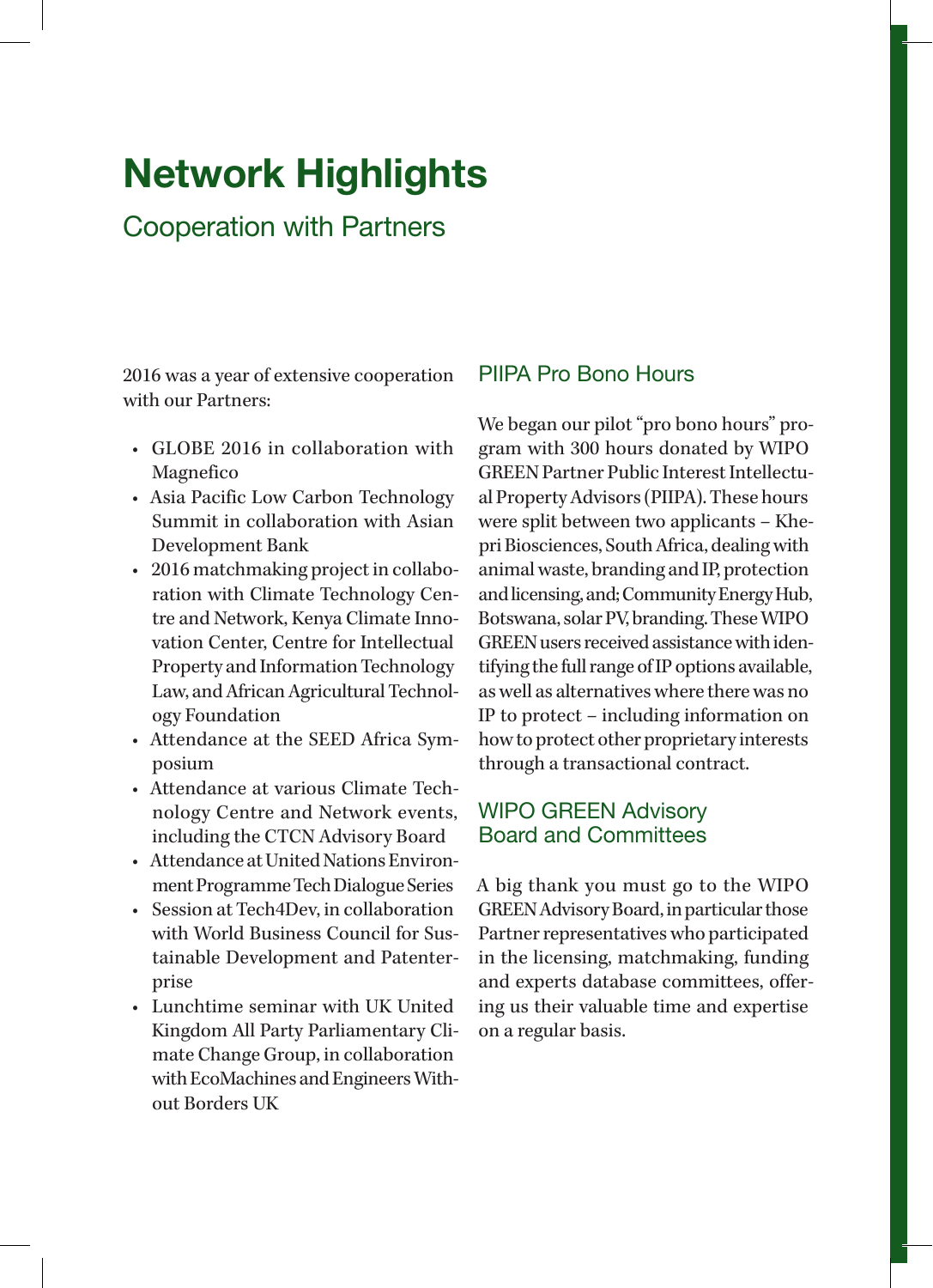Quotes from the Network

"Je remercie WIPO GREEN pour l'invitation à la COP22. WIPO GREEN nous a permis de faire des liens avec des acteurs des secteurs de l'eau et des énergies renouvelables. Nous avons rencontré des structures qui ont des technologies complémentaires à la nôtre, notamment dans les domaines du solaire et des engrais liquides, avec lesquelles nous avons lié des relations et sommes en train d'avancer. WIPO GREEN devrait pérenniser ce cadre de rencontre des acteurs, qu'on puisse échanger davantage et partager nos expériences de manière régulière et périodique.''

> Abdou Maman, Niger (COP22 SME Exhibitor)

"We value being able to effortlessly connect to technology seekers from around the world through WIPO GREEN."

> Yorimasa Suwa, Japan (WIPO GREEN Partner Japan Intellectual Property Association)

"Cette exposition me donne l'occasion de montrer aux Africains que c'est possible. Nous avons les capacités de trouver des solutions aux problèmes auxquels nous sommes confrontés. Il suffit de nous réunir pour nous donner l'inspiration et la confiance qu'on peut réussir."

> Isidore Nzeyimana, Rwanda (COP22 SME Exhibitor)

"WIPO GREEN made it possible for us to have easy access to technologies, services and – most importantly – people with expertise and relevant information."

> Edward Mungai, Kenya (WIPO GREEN Partner Kenya Climate Innovation Center)